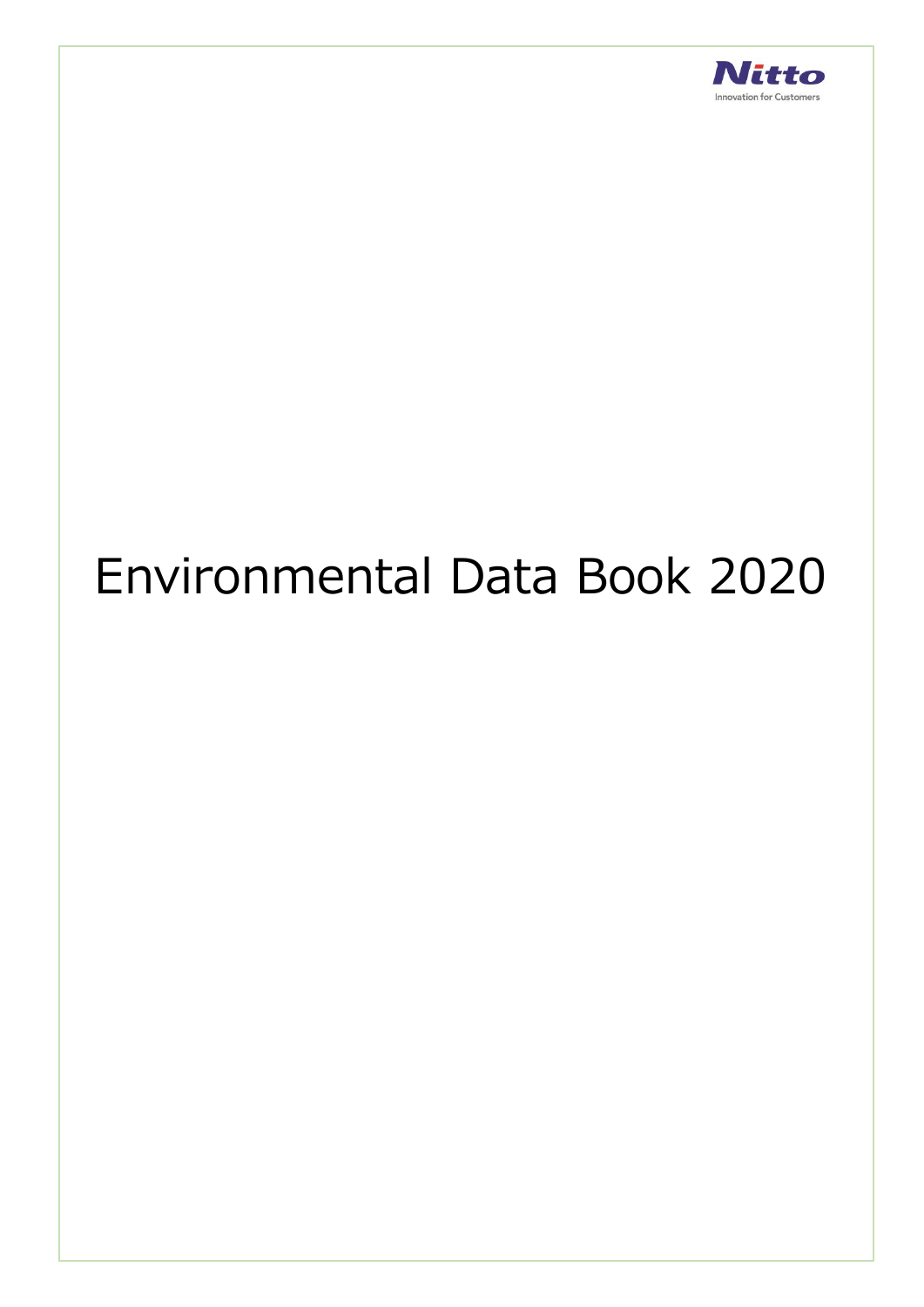

### Material flow

|                | Value               | <b>Unit</b>                                                              |                                                                            |                |                |
|----------------|---------------------|--------------------------------------------------------------------------|----------------------------------------------------------------------------|----------------|----------------|
|                | Raw                 | Other than organic solvent(resin film, chemicals etc.)(non-consolidated) | 132,467                                                                    | ton            |                |
|                | materials           | ★ Organic solvents purchased                                             | 50,807                                                                     | ton            |                |
|                |                     | ★ Electricity purchased                                                  |                                                                            | 740,909        | <b>MWh</b>     |
|                |                     |                                                                          | ★ Green electricity purchased                                              | 42,691         | <b>MWh</b>     |
|                |                     |                                                                          | *Solar electricity generated & used                                        | 1,435          | MWh            |
|                |                     | ★ Steam purchased                                                        |                                                                            | 4,152          | ton            |
| Inputs         | Energies            |                                                                          | ★Diesel oil / A-type heavy oil purchased                                   | 2,883          | kL             |
|                |                     | *LPG purchased                                                           |                                                                            | 1,446          | ton            |
|                |                     | ★Natural gas purchased                                                   |                                                                            | 2,305,243      | GJ.            |
|                |                     | *LNG purchased                                                           |                                                                            |                | ton            |
|                |                     | *Gasoline and kerosene purchased                                         | 13,254                                                                     | GJ             |                |
|                | Water<br>withdrawal | ★Municipal supply water/ Industrial water                                | 3,586,412                                                                  | m <sup>3</sup> |                |
|                |                     | ★Ground water                                                            | 2,830,761                                                                  | m <sup>3</sup> |                |
|                | Atmospheric         | ★Organic solvents*                                                       | 2,004                                                                      | ton            |                |
|                | release             | $\star$ CO <sub>2</sub>                                                  | 758,903                                                                    | ton            |                |
|                |                     | *Amount disposed                                                         | 123,008                                                                    | ton            |                |
|                | Waste etc.          |                                                                          | *Amount recycled                                                           | 96,902         | ton            |
| <b>Outputs</b> |                     | Disposal                                                                 | Final disposal amount(landfill or incineration without<br>energy recovery) | 26,106         | ton            |
|                |                     | *Amount discharged                                                       |                                                                            | 5,214,550      | m <sup>3</sup> |
|                | Water               | Discharge to                                                             | Public water areas                                                         | 3,531,212      | m <sup>3</sup> |
|                | discharged          |                                                                          | Sewage lines                                                               | 1,683,338      | m <sup>3</sup> |
|                |                     | ★Pollutants(COD) to public water areas                                   | 13.8                                                                       | ton            |                |
|                |                     |                                                                          | ★ Organic solvent recycled                                                 | 14,439         | ton            |
|                | <b>Others</b>       | ★ Water recycled                                                         |                                                                            | 817,232        | m <sup>3</sup> |
|                |                     | Water consumed                                                           | 1,202,623                                                                  | m <sup>3</sup> |                |

\*: Previously, part of N-hexane was not included in the atmospheric release of organic solvents, but it was included in the atmospheric release of organic solvents in FY2019. The amount of N-hexane included in the atmospheric emissions of organic solvents in FY2019 is 500 tons.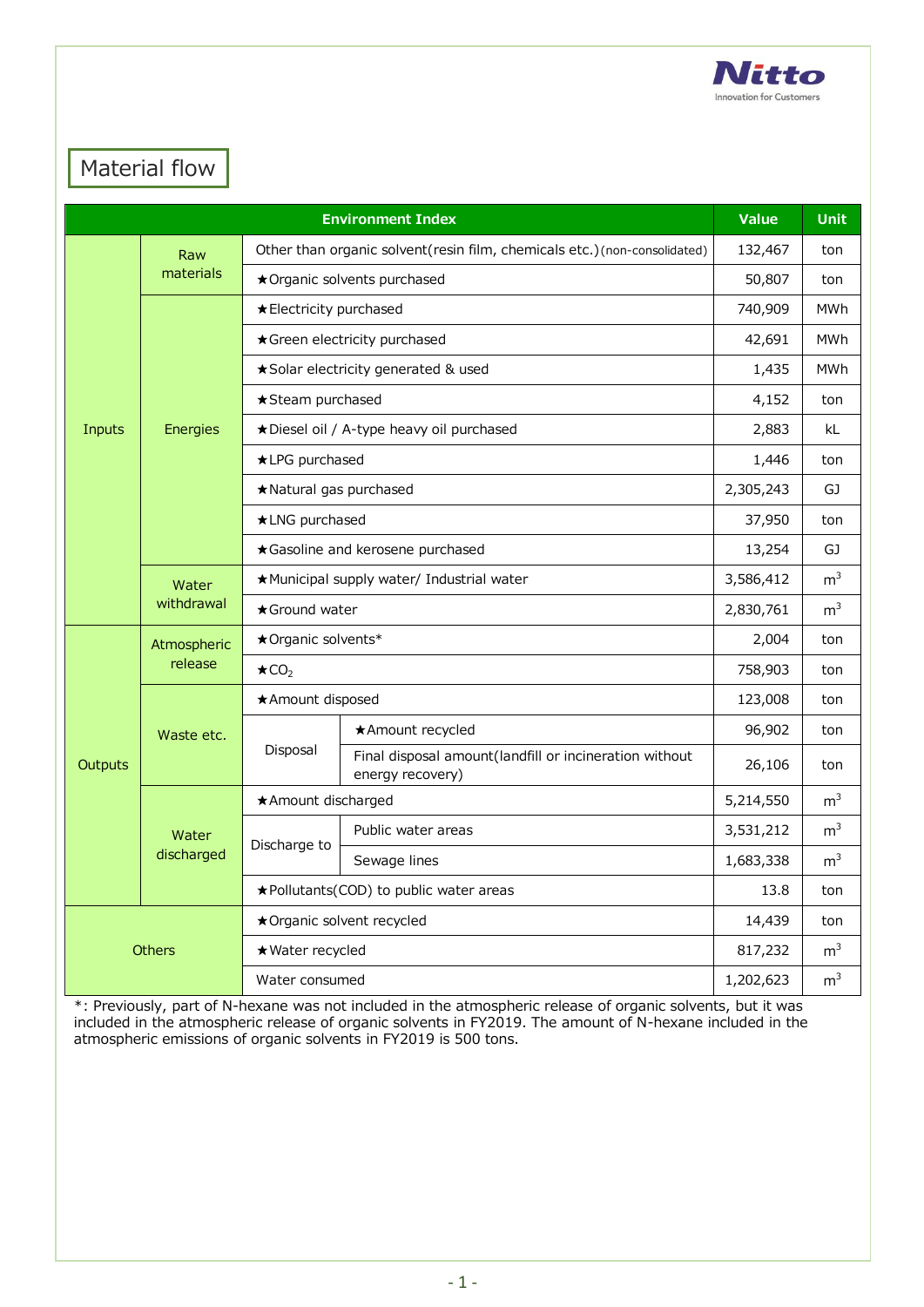

### Environmental efficiency(to sales)

#### **Energy intensity**

|                                  | <b>Unit</b> | <b>FY2016</b> | <b>FY2017</b> | <b>FY2018</b> | <b>FY2019</b> |
|----------------------------------|-------------|---------------|---------------|---------------|---------------|
| Total energy input <sup>*1</sup> | GJ          | 7,239,694     | 7,450,666     | 7,434,946     | 7,413,954★    |
| <b>Sales</b>                     | М¥          | 767,710       | 856,262       | 806,495       | 741,018       |
| Intensity <sup>*1</sup>          | GJ/M¥       | 9.43          | 8.70          | 9.22          | 10.01         |

\*1: From FY2019, we have included "Green electricity purchased" in "Total energy input". Changes have been applied retroactively to previous years. Along with this, intensity is also recalculated. The impact of these changes is minor.

#### **CO<sup>2</sup> emissions intensity**

|                                        | <b>Unit</b> | <b>FY2016</b> | <b>FY2017</b> | <b>FY2018</b> | <b>FY2019</b> |
|----------------------------------------|-------------|---------------|---------------|---------------|---------------|
| $CO2$ emissions(Scope1) <sup>*2</sup>  | Ton         | 379,870       | 381,505       | 365,138       | 343,471★      |
| $CO2$ emissions (Scope2) <sup>*3</sup> | Ton         | 457,162       | 441,311       | 440,377       | 415,432★      |
| CO <sub>2</sub> emissions (Total)      | Ton         | 837,032       | 822,816       | 805,515       | 758,903       |
| <b>Sales</b>                           | M¥          | 767,710       | 856,262       | 806,495       | 741,018       |
| Intensity <sup>*4</sup>                | ton/M¥      | 1.09          | 0.96          | 1.00          | 1.02          |

\*2: To improve accuracy, we have revised the CO<sub>2</sub> emissions (Scope 1: direct emissions) from FY2016 to FY2018. The impact of these revisions is minor.

 $*3$ : From fiscal 2019, we have changed the CO<sub>2</sub> emission coefficients used (see "Environmental Data Calculation Standards"). Changes have been applied retroactively to previous years. The impact of these changes is minor.  $*4$ : With the revision of CO<sub>2</sub> emissions (Scope1) and CO<sub>2</sub> emissions (Scope2) of previous years, intensity of previous years is also recalculated.

 $(1,000 \times GJ)$ 





### Energy intensity Energy intensity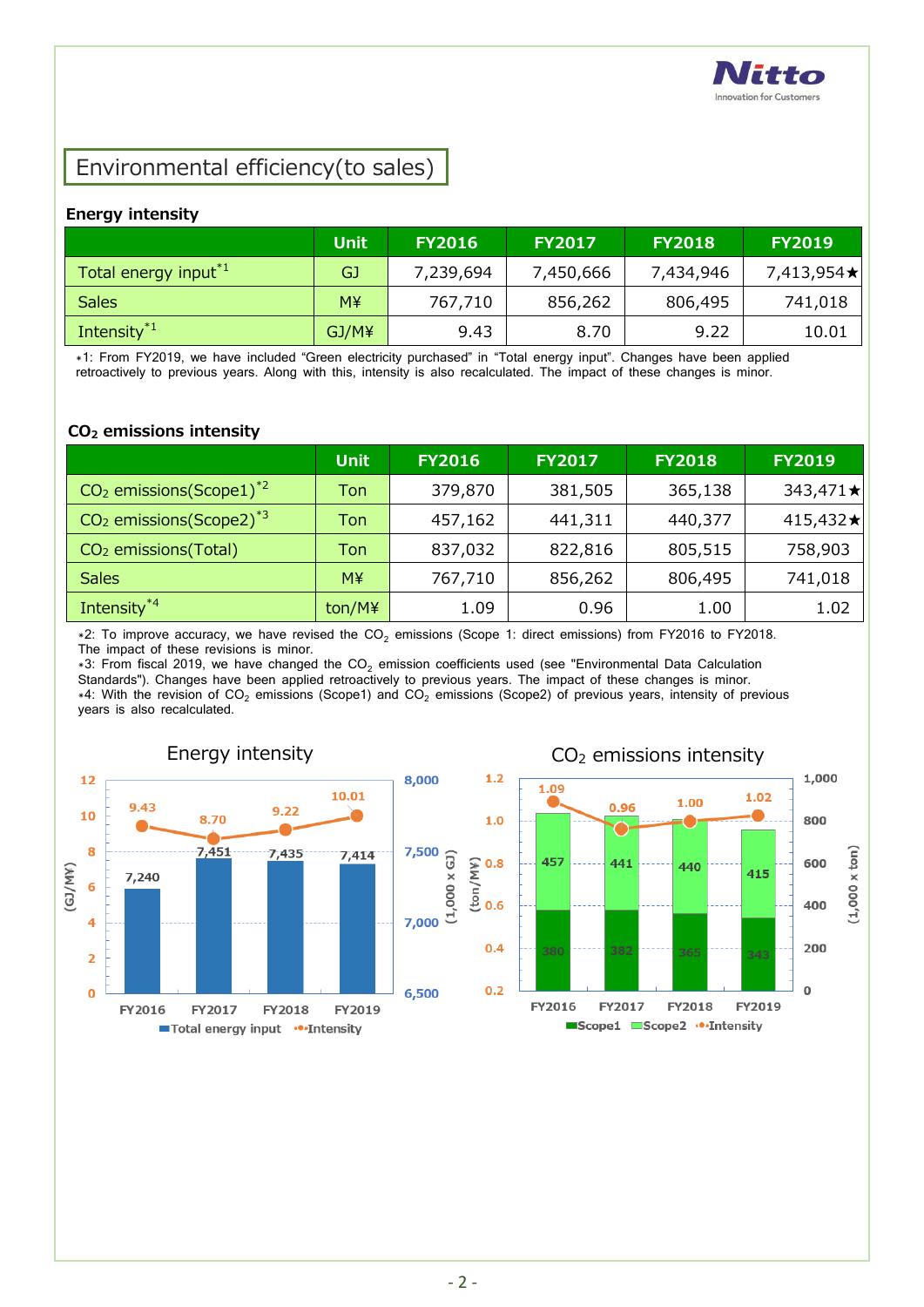

## Change in environment indexes ■ Change in<br>□Total energy input<sup>\*1</sup>

| $\Box$ Total energy input <sup>*1</sup> |               |           |               | Unit: GJ      |
|-----------------------------------------|---------------|-----------|---------------|---------------|
|                                         | <b>FY2016</b> | FY2017    | <b>FY2018</b> | <b>FY2019</b> |
| Japan                                   | 4,384,177     | 4,549,631 | 4,573,768     | 4,626,270     |
| The Americas                            | 487,781       | 531,691   | 499,856       | 449,438       |
| Europe                                  | 463,535       | 475,170   | 484,678       | 473,469       |
| Asia and Oceania                        | 1,904,202     | 1,894,174 | 1,876,644     | 1,864,776     |
| Total                                   | 7,239,694     | 7,450,666 | 7,434,946     | 7,413,954 *   |

**Total □CO**<sub>2</sub> **example 12**<br>**<sup>★1:</sup> From FY2019**, we have included the amount of greed amount of energy input. Changes have been made retro impact of these changes is minor.<br>□CO<sub>2</sub> emissions(Scope1: Direct emissions)<sup>★2</sup> \*1: From FY2019, we have included the amount of green electricity purchased in the total amount of energy input. Changes have been made retroactively to previous years. The impact of these changes is minor.

|                  | <b>FY2016</b> | FY2017  | <b>FY2018</b> | FY2019    |
|------------------|---------------|---------|---------------|-----------|
| Japan            | 252,119       | 250,636 | 236,388       | 225,578   |
| The Americas     | 16,325        | 14,407  | 16,282        | 14,414    |
| Europe           | 40,057        | 42,857  | 40,809        | 33,756    |
| Asia and Oceania | 71,369        | 73,605  | 71,659        | 69,724    |
| Total            | 379,870       | 381,505 | 365,138       | 343,471 * |

**■CO2 EXECUSE 12379,870 1381,505 1381,505 1381,505 1391,505 1391,505 1391,505 1391,505 1391,505 1391,505 1391,505 1391,505 1391,505 1391,505 1391,505 1391,505 1391,505 1391,505 1391**  $*2$ : To improve accuracy, we have revised the CO<sub>2</sub> emissions (Scope 1: direct emissions)<br>from FY2016 to FY2018. The impact of these revisions is minor.

| $\Box$ CO <sub>2</sub> emissions(Scope2: Energy indirect emissions) <sup>*3</sup> | Unit: ton     |                                |         |          |  |  |  |  |  |
|-----------------------------------------------------------------------------------|---------------|--------------------------------|---------|----------|--|--|--|--|--|
|                                                                                   | <b>FY2016</b> | <b>FY2017</b><br><b>FY2018</b> |         |          |  |  |  |  |  |
| Japan                                                                             | 265,675       | 261,719                        | 258,016 | 238,146  |  |  |  |  |  |
| The Americas                                                                      | 24,026        | 24,077                         | 24,183  | 20,413   |  |  |  |  |  |
| Europe                                                                            | 4,069         | 4,236                          | 4,093   | 4,980    |  |  |  |  |  |
| Asia and Oceania                                                                  | 163,393       | 151,279                        | 154,085 | 151,893  |  |  |  |  |  |
| Total                                                                             | 457,162       | 441,311                        | 440,377 | 415,432★ |  |  |  |  |  |

 $*3:$  From fiscal 2019, we have changed the CO<sub>2</sub> emission coefficients used (see "Environmental Data Calculation Standards"). Changes have been applied retroactively to previous years. The impact of these changes is minor.

#### **□CO2 emissions(Scope3: Other indirect emissions)(non-consolidated)** Unit**:** ton

|                                                                     | FY2017  | <b>FY2018</b> | FY2019  |
|---------------------------------------------------------------------|---------|---------------|---------|
| Purchased goods and services★                                       | 396,698 | 389,128       | 325,581 |
| Capital goods                                                       | 57,791  | 85,852        | 106,991 |
| Fuel-and-energy-related activities(not<br>included in Scope1 or 2)★ | 44,380  | 44,447        | 58,260  |
| Upstream transportation and<br>distribution                         | 9,789   | 8,809         | 7,594   |
| Waste generated in operations★                                      | 36,103  | 34,548        | 27,428  |
| <b>Business travel</b>                                              | 790     | 801           | 812     |
| <b>Employee commuting</b>                                           | 2,515   | 2,554         | 2,599   |
| Upstream leased assets                                              |         |               |         |
| Downstream transportation and<br>distribution                       |         |               |         |
| Processing of sold products                                         |         |               |         |
| Use of sold products                                                |         |               |         |
| End of life treatment of sold<br>products★                          | 74,536  | 71,579        | 53,061  |
| Downstream leased assets                                            |         |               |         |
| <b>Franchises</b>                                                   |         |               |         |
| <b>Investments</b>                                                  |         |               |         |
| <b>Total</b>                                                        | 622,602 | 637,717       | 582,326 |

| Total energy input <sup>*1</sup> |           |               |               | Unit: GJ      | Total waste etc. disposed |         |               |               | Unit: ton     |
|----------------------------------|-----------|---------------|---------------|---------------|---------------------------|---------|---------------|---------------|---------------|
|                                  | FY2016    | <b>FY2017</b> | <b>FY2018</b> | <b>FY2019</b> |                           | FY2016  | <b>FY2017</b> | <b>FY2018</b> | <b>FY2019</b> |
| Japan                            | 4,384,177 | 4,549,631     | 4,573,768     | 4,626,270     | Japan                     | 69,518  | 68,214        | 67,258        | 65,802        |
| The Americas                     | 487,781   | 531,691       | 499,856       | 449,438       | The Americas              | 11,423  | 9,468         | 10,103        | 8,926         |
| Europe                           | 463,535   | 475,170       | 484,678       | 473,469       | Europe                    | 10,902  | 9,789         | 9,530         | 8,703         |
| Asia and Oceania                 | 1,904,202 | 1,894,174     | .876.644      | 1,864,776     | Asia and Oceania          | 51,905  | 40,955        | 40,403        | 39,577        |
| Total                            | 7,239,694 | 7,450,666     | 7,434,946     | 7,413,954★    | Total                     | 143,748 | 128,426       | 127,294       | 123,008★      |

| CO <sub>2</sub> emissions(Scope1: Direct emissions) <sup>*2</sup><br>Unit: ton |               |               |               |                 |  | Percentage of waste etc. recycled |               |               |               | Unit: %       |
|--------------------------------------------------------------------------------|---------------|---------------|---------------|-----------------|--|-----------------------------------|---------------|---------------|---------------|---------------|
|                                                                                | <b>FY2016</b> | <b>FY2017</b> | <b>FY2018</b> | <b>FY2019</b>   |  |                                   | <b>FY2016</b> | <b>FY2017</b> | <b>FY2018</b> | <b>FY2019</b> |
| Japan                                                                          | 252,119       | 250,636       | 236,388       | 225,578         |  | Japan                             | 98            | 98            | 99            | 98            |
| The Americas                                                                   | 16,325        | 14,407        | 16,282        | 14,414          |  | The Americas                      | 20            | 24            | 17            | 21            |
| Europe                                                                         | 40,057        | 42,857        | 40,809        | 33,756          |  | Europe                            | 97            | 97            | 97            | 93            |
| Asia and Oceania                                                               | 71,369        | 73,605        | 71,659        | 69,724          |  | Asia and Oceania                  | 41            | 50            | 42            | 56            |
| Total                                                                          | 379,870       | 381,505       | 365,138       | $343,471 \star$ |  | Total                             | 71            | 77            | 74            | 79★           |

| CO <sub>2</sub> emissions(Scope2: Energy indirect emissions) <sup>*3</sup> |               |               |               | Unit: ton       | <b>Hazardous waste disposed</b> |               |               |               | Unit: ton     |
|----------------------------------------------------------------------------|---------------|---------------|---------------|-----------------|---------------------------------|---------------|---------------|---------------|---------------|
|                                                                            | <b>FY2016</b> | <b>FY2017</b> | <b>FY2018</b> | <b>FY2019</b>   |                                 | <b>FY2016</b> | <b>FY2017</b> | <b>FY2018</b> | <b>FY2019</b> |
| Japan                                                                      | 265,675       | 261,719       | 258,016       | 238,146         | Japan                           | 10.071        | 9,416         | 8,297         | 9,566         |
| The Americas                                                               | 24,026        | 24,077        | 24,183        | 20,413          | The Americas                    | 2.033         | 1,186         | 1.092         | 1,249         |
| Europe                                                                     | 4,069         | 4,236         | 4,093         | 4,980           | Europe                          | 597           | 620           | 697           | 1,131         |
| Asia and Oceania                                                           | 163,393       | 151,279       | 154,085       | 151,893         | Asia and Oceania                | 23,823        | 15,184        | 14,637        | 12,820        |
| Total                                                                      | 457,162       | 441,311       | 440,377       | 415,432 $\star$ | Total                           | 36,524        | 26,406        | 24,722        | 24,767★       |

| t emissions)(non-consolidated) Unit: ton |               |               |                       | □Atmospheric release (non-consolidated)<br>Unit: ton |               |               |               |  |  |  |
|------------------------------------------|---------------|---------------|-----------------------|------------------------------------------------------|---------------|---------------|---------------|--|--|--|
| FY2017                                   | <b>FY2018</b> | <b>FY2019</b> |                       | <b>FY2016</b>                                        | <b>FY2017</b> | <b>FY2018</b> | FY2019        |  |  |  |
| 396,698                                  | 389,128       | 325,581       | <b>Dust</b>           | 8.32                                                 | 2.36          | 6.54          | $2.06\star$   |  |  |  |
| 57,791                                   | 85,852        | 106,991       | <b>NO<sub>x</sub></b> | 206.2                                                | 224.8         | 161.0         | 154.7 $\star$ |  |  |  |
|                                          |               |               | <b>SO<sub>x</sub></b> | 3.8                                                  | 0.2           | 0.3           | $0.3\star$    |  |  |  |
| 44,380<br>44,447                         |               | 58,260        | Toluene               | 590.3                                                | 276.9         | 250.1         | 197.5         |  |  |  |

| 9,789  | 8,809  | 7,594                    | ∃Water withdrawal |               |               |               | Unit: $m^3$       |
|--------|--------|--------------------------|-------------------|---------------|---------------|---------------|-------------------|
| 36,103 | 34,548 | 27,428                   |                   | <b>FY2016</b> | <b>FY2017</b> | <b>FY2018</b> | <b>FY2019</b>     |
| 790    | 801    | 812                      | Japan             | 4,140,776     | 4,445,897     | 4,576,444     | 4,354,757         |
| 2,515  | 2,554  | 2,599                    | The Americas      | 666,324       | 643,168       | 537,586       | 352,373           |
|        |        |                          | Europe            | 82,641        | 78,488        | 93,226        | 75,630            |
|        |        | $\overline{\phantom{0}}$ | Asia and Oceania  | 1,818,916     | 1,791,713     | 1,628,613     | 1,634,413         |
|        |        |                          | Total             | 6,708,657     | 6,959,266     | 6,835,869     | $6,417,173 \star$ |

|         |         |         | □Pollutants(COD) to public water areas<br>Unit: ton |               |               |               |               |
|---------|---------|---------|-----------------------------------------------------|---------------|---------------|---------------|---------------|
| 74,536  | 71,579  | 53,061  |                                                     | <b>FY2016</b> | <b>FY2017</b> | <b>FY2018</b> | <b>FY2019</b> |
|         |         |         | Japan                                               | 9.3           | 9.3           | 9.7           | 11.6          |
|         |         |         | The Americas                                        |               |               | 0             |               |
|         |         |         | Europe                                              |               |               | 0             |               |
|         |         |         | Asia and Oceania                                    | 2.1           | 2.4           | 3.1           | 2.2           |
| 622,602 | 637,717 | 582,326 | Total                                               | 11.4          | 11.7          | 12.8          | $13.8\star$   |

\*) Due to rounding, sum of values by country or region may not equal total value.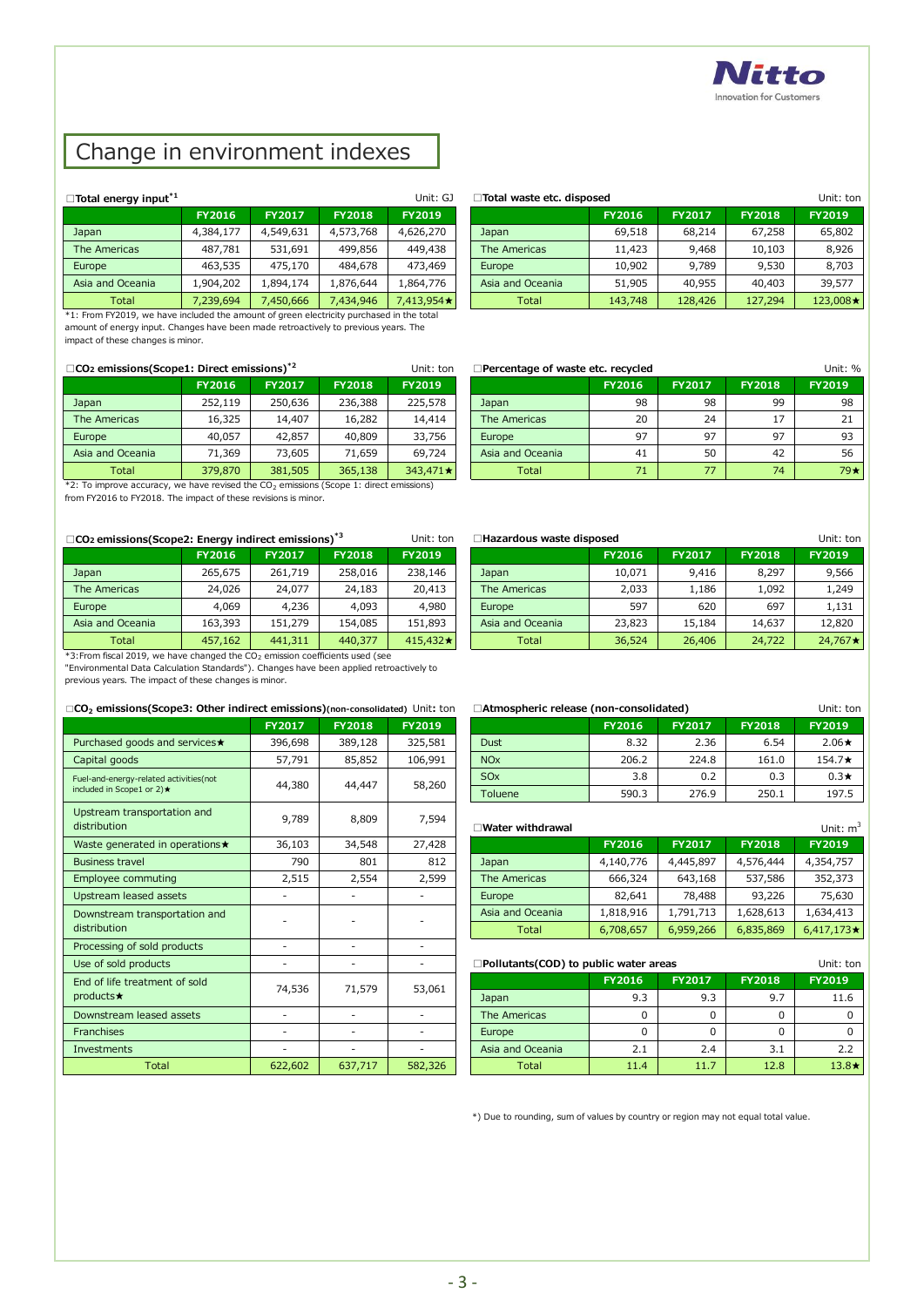

### Environmental Data Calculation Standards

To enhance the reliability of its disclosed information, Nitto Group has such information assured by a third-party organization. In this Environmental Data Book 2020, environmental performance indicators marked with  $\star$  have been assured accordingly.

#### **1. Period and Organizations Covered by Environmental Data**

| <b>FY</b> | <b>Period</b>            | <b>Organizations Covered   Organizations Covered  </b><br>(No. of companies) | (% of production unit) |
|-----------|--------------------------|------------------------------------------------------------------------------|------------------------|
| 2019      | April 2019 to March 2020 | 38                                                                           | 95%                    |

#### **2. Calculation methods**

#### **2-1. Energy, CO2, NOx and SOx related Data Calculation method** Total Energy Input Unit: GJ Total Energy Input = Energy purchased, and Solar electricity generated  $\&$  used  $x$ Heat value per unit 3.6MJ/kWh is adopted as the heat value per unit value of electric power. Energy purchased includes "Green electricity purchased". Heat values per unit of fuels are based on " Act on Rationalizing Energy Use enforcement regulations ". Electricity purchased Unit: MWh Total amount of purchased electricity from third parties Green electricity purchased Unit: MWh Total amount of purchased green electricity from third parties Solar electricity generated & used Unit: MWh Total amount of solar electricity generated & used by Nitto Gr. Steam purchased Unit: ton Total amount of purchased steam from third parties Diesel oil / A-type heavy oil purchased Unit: kL Total amount of purchased Diesel oil, gas oil and A-type heavy oil (Japan) from third party LPG purchased Unit: ton Total amount of purchased Liquefied petroleum gas from third parties Natural gas purchased Unit: GJ Total amount of purchased natural gas from third parties LNG purchased Unit: ton Total amount of purchased Liquefied natural gas from third parties Gasoline and kerosene purchased Unit: GJ Total amount of purchased gasoline & kerosene from third parties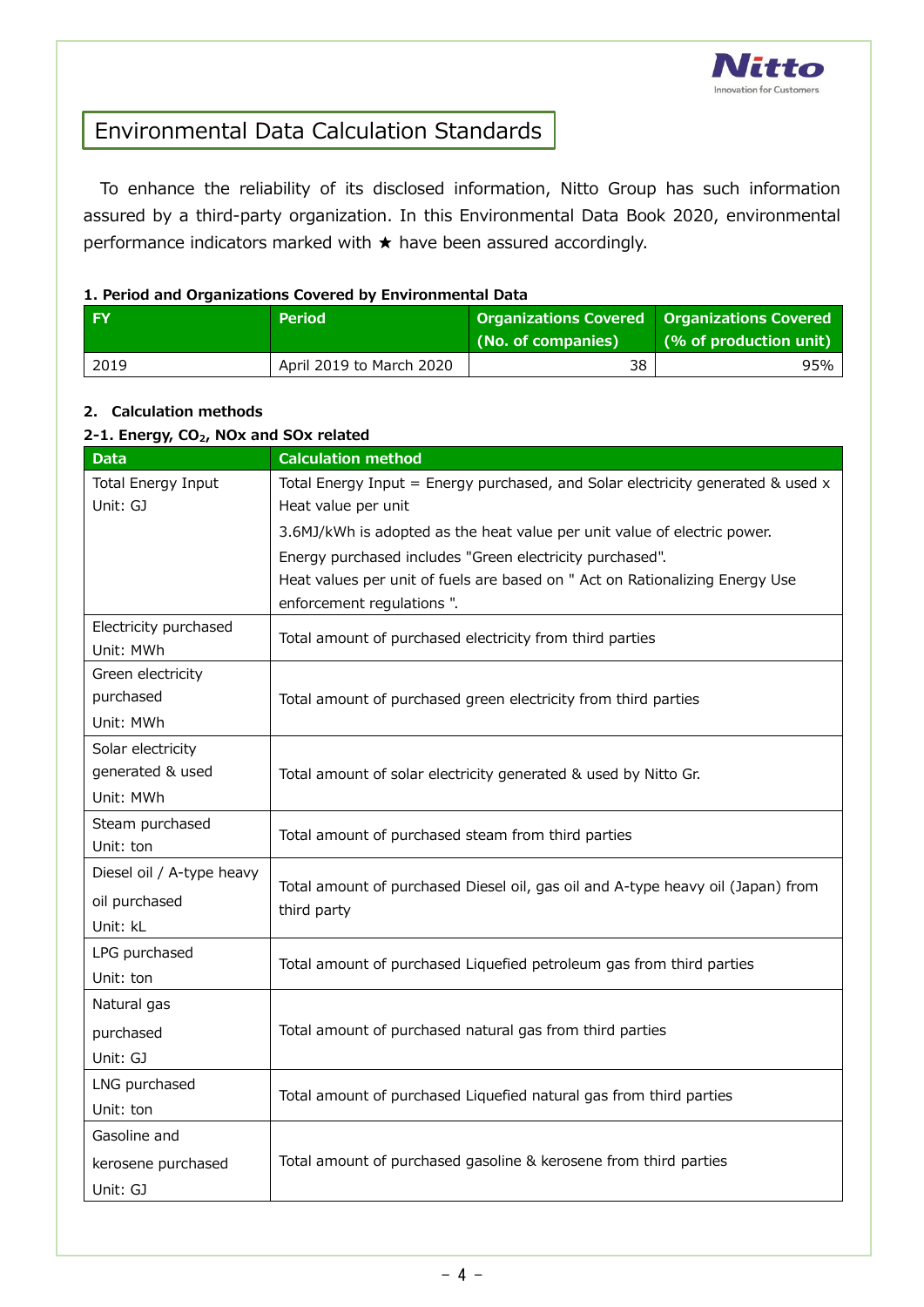

| $CO2$ emissions         |                                                                                  |                                             | The calculation method is based on "A Corporate Accounting and Reporting                |  |  |
|-------------------------|----------------------------------------------------------------------------------|---------------------------------------------|-----------------------------------------------------------------------------------------|--|--|
| Scope1:Direct emissions |                                                                                  |                                             | Standard Revised Edition" issued by The Greenhouse Gas Protocol.                        |  |  |
| Scope2: Energy indirect |                                                                                  |                                             |                                                                                         |  |  |
| emissions               |                                                                                  | Emission coefficient                        |                                                                                         |  |  |
| Unit: ton               |                                                                                  | a) Energy(fuel, steam):                     |                                                                                         |  |  |
|                         |                                                                                  |                                             | Coefficient stipulated in "Act on Promotion of Global Warming Countermeasures"          |  |  |
|                         |                                                                                  | b) Energy(electric power):                  |                                                                                         |  |  |
|                         |                                                                                  |                                             | Emission coefficients by electric power companies or individual region's                |  |  |
|                         |                                                                                  |                                             | coefficients provided by "IEA, CO <sub>2</sub> emissions from fuel combustion" or "EPA, |  |  |
|                         |                                                                                  |                                             | Emissions & Generation Resource Integrated Database (eGRID)"                            |  |  |
|                         |                                                                                  | c) Materials burned by Nitto Gr. (solvent): |                                                                                         |  |  |
|                         |                                                                                  |                                             | Coefficient decided by Nitto assuming combustion reaction of solvent                    |  |  |
|                         |                                                                                  | d) Materials burned by Nitto Gr. (waste):   |                                                                                         |  |  |
|                         |                                                                                  |                                             | Coefficient stipulated in "Act on Promotion of Global Warming Countermeasures"          |  |  |
| $CO2$ emissions         |                                                                                  |                                             | The calculation method is based on The Basic Guidelines on Accounting for               |  |  |
| Scope3: Other indirect  |                                                                                  |                                             | Greenhouse Gas Emissions throughout the Supply Chain ver.2.3 (Ministry of the           |  |  |
| emissions               |                                                                                  |                                             | Environment and Ministry of Economy, Trade and Industry in Japan).                      |  |  |
| Unit: ton               | Emission coefficients are based on the following database:                       |                                             |                                                                                         |  |  |
|                         | a) the Emissions per Unit Database for the Purpose of Calculating the Greenhouse |                                             |                                                                                         |  |  |
|                         | Gas and other Emissions of Organizations throughout the supply Chain ver.3.0     |                                             |                                                                                         |  |  |
|                         | b) JEMAI CFP Program Basic Database ver. 1.01                                    |                                             |                                                                                         |  |  |
|                         | c) JEMAI CFP Program Available Database ver. 1.04                                |                                             |                                                                                         |  |  |
|                         | 1                                                                                | Purchased goods                             | $\Sigma$ {Weight of purchased material by type x CO <sub>2</sub>                        |  |  |
|                         |                                                                                  | and services                                | emissions per unit}                                                                     |  |  |
|                         | 2                                                                                | Capital goods                               | Equipment investment amount $\times$ CO <sub>2</sub> emissions<br>per unit              |  |  |
|                         |                                                                                  | Fuel-and                                    | $\Sigma$ {Amount of purchased energy by type x CO <sub>2</sub>                          |  |  |
|                         | 3                                                                                | energy-related                              | emissions per unit}                                                                     |  |  |
|                         |                                                                                  | activities                                  |                                                                                         |  |  |
|                         | 4                                                                                | Upstream<br>transportation                  | Based on the Act on the Rationalizing Energy                                            |  |  |
|                         |                                                                                  | and distribution                            | <b>Use</b>                                                                              |  |  |
|                         |                                                                                  | Waste generated                             | $\Sigma$ {Amount of waste discharged by type x CO <sub>2</sub>                          |  |  |
|                         | 5                                                                                | in operations                               | emissions per unit}                                                                     |  |  |
|                         | 6                                                                                | <b>Business travel</b>                      | Number of employees x CO <sub>2</sub> emissions per unit                                |  |  |
|                         | $\overline{7}$                                                                   | Employee                                    | Σ{Number of employees by site x Number of                                               |  |  |
|                         |                                                                                  | commuting                                   | employees x Annual operating days}                                                      |  |  |
|                         | 8                                                                                | <b>Upstream leased</b><br>assets            | Included in Scope1 & 2                                                                  |  |  |
|                         |                                                                                  | Downstream                                  |                                                                                         |  |  |
|                         | 9                                                                                | transportation                              | Included in "Upstream transportation and<br>distribution"                               |  |  |
|                         |                                                                                  | and distribution                            |                                                                                         |  |  |
|                         | 10                                                                               | Processing of                               | Not calculated (because our products are                                                |  |  |
|                         |                                                                                  | sold products                               | intermediate materials and it is difficult to                                           |  |  |
|                         |                                                                                  |                                             | recognize processes of our customers.)                                                  |  |  |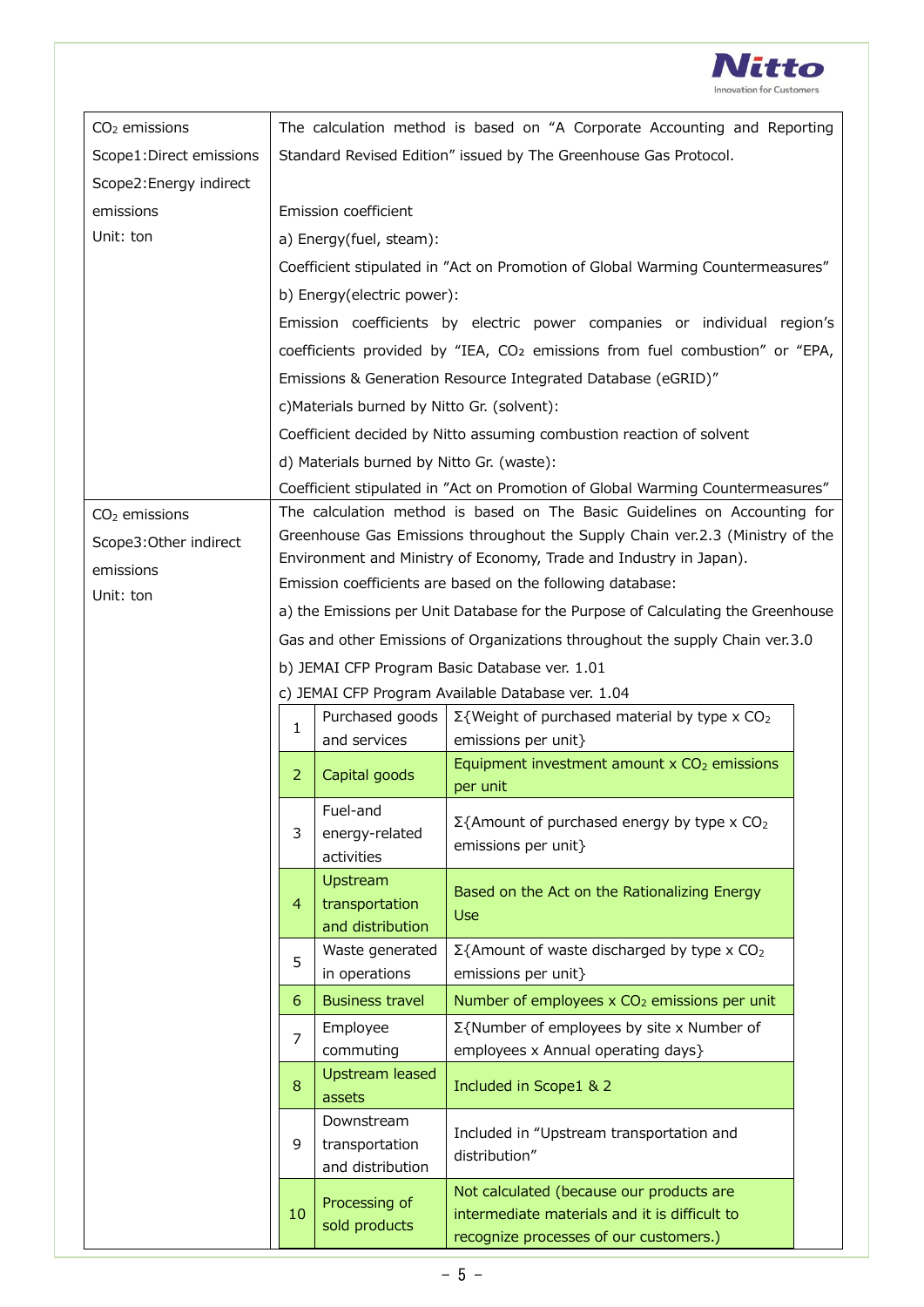

|                                                       | 11                                                                                                                 | Use of sold<br>products                      | Not calculated (because our products are<br>intermediate materials and it is difficult to<br>recognize processes of our customer.) |  |
|-------------------------------------------------------|--------------------------------------------------------------------------------------------------------------------|----------------------------------------------|------------------------------------------------------------------------------------------------------------------------------------|--|
|                                                       | 12                                                                                                                 | End-of-life<br>treatment of<br>sold products | Shipped weight (plastic product) x CO <sub>2</sub><br>emissions per unit                                                           |  |
|                                                       | 13                                                                                                                 | Downstream<br>leased asset                   | N/A (no leased asset)                                                                                                              |  |
|                                                       | 14                                                                                                                 | <b>Franchises</b>                            | N/A (no franchises)                                                                                                                |  |
|                                                       | 15                                                                                                                 | Investments                                  | N/A (We are not investors or financial<br>providers.)                                                                              |  |
| Dust atmospheric<br>emissions<br>Unit: ton            | Dust atmospheric emissions = Concentration of dust contained in exhaust gas $x$<br>Amount of exhaust gas           |                                              |                                                                                                                                    |  |
| NO <sub>x</sub> atmospheric<br>emissions<br>Unit: ton | NOx atmospheric emissions $=$ Concentration of nitrogen oxides contained in<br>exhaust gas x Amount of exhaust gas |                                              |                                                                                                                                    |  |
| SO <sub>x</sub> atmospheric<br>emissions<br>Unit: ton | SOx atmospheric emissions = Concentration of sulfur oxides contained in<br>exhaust gas x Amount of exhaust gas     |                                              |                                                                                                                                    |  |

#### **2-2.Water-related\*1**

| <b>Data</b>             | <b>Calculation method</b>                                                      |  |  |
|-------------------------|--------------------------------------------------------------------------------|--|--|
| Water withdrawal        | Sum of municipal supply water, industrial water and ground water.              |  |  |
| Unit: m3                |                                                                                |  |  |
| Municipal supply        | Total amount of water of quality that can be used for household use, and water |  |  |
| water/ Industrial water | of quality not suitable for household use purchased from outside the Nitto Gr. |  |  |
| Unit: $m3$              |                                                                                |  |  |
| Ground water            | Total amount of ground water pumped by Nitto Gr.                               |  |  |
| Unit: $m3$              |                                                                                |  |  |
| Water recycled*2        | Total amount of rainwater stored for reuse and recycled water within the Nitto |  |  |
| Unit: m3                | Gr.                                                                            |  |  |
| Water discharged        | Total amount of water discharged to public water areas, sewage lines and the   |  |  |
| Unit: m3                | others from Nitto Gr. Some sites, which do not measure amount of water         |  |  |
|                         | discharged, regard amount of water withdrawal as amount of water discharged.   |  |  |
| Pollutants (COD) / COD  | Pollutants(COD) = Concentration of chemical oxygen demand (COD) contained      |  |  |
| Discharged              | in water discharged x Amount water discharged                                  |  |  |
| Unit: ton               | This data covers only sites which must measure COD according to local rules.   |  |  |
| Water consumed          |                                                                                |  |  |
| Unit: $m3$              | Deduct amount of water discharged from water withdrawal                        |  |  |

\*1: Nitto Denko Avecia Inc. and Matex Kakoh Corporation are excluded for this water related data.

\*2: Results of Nitto Denko Corp. Onomichi and Kameyama Plants.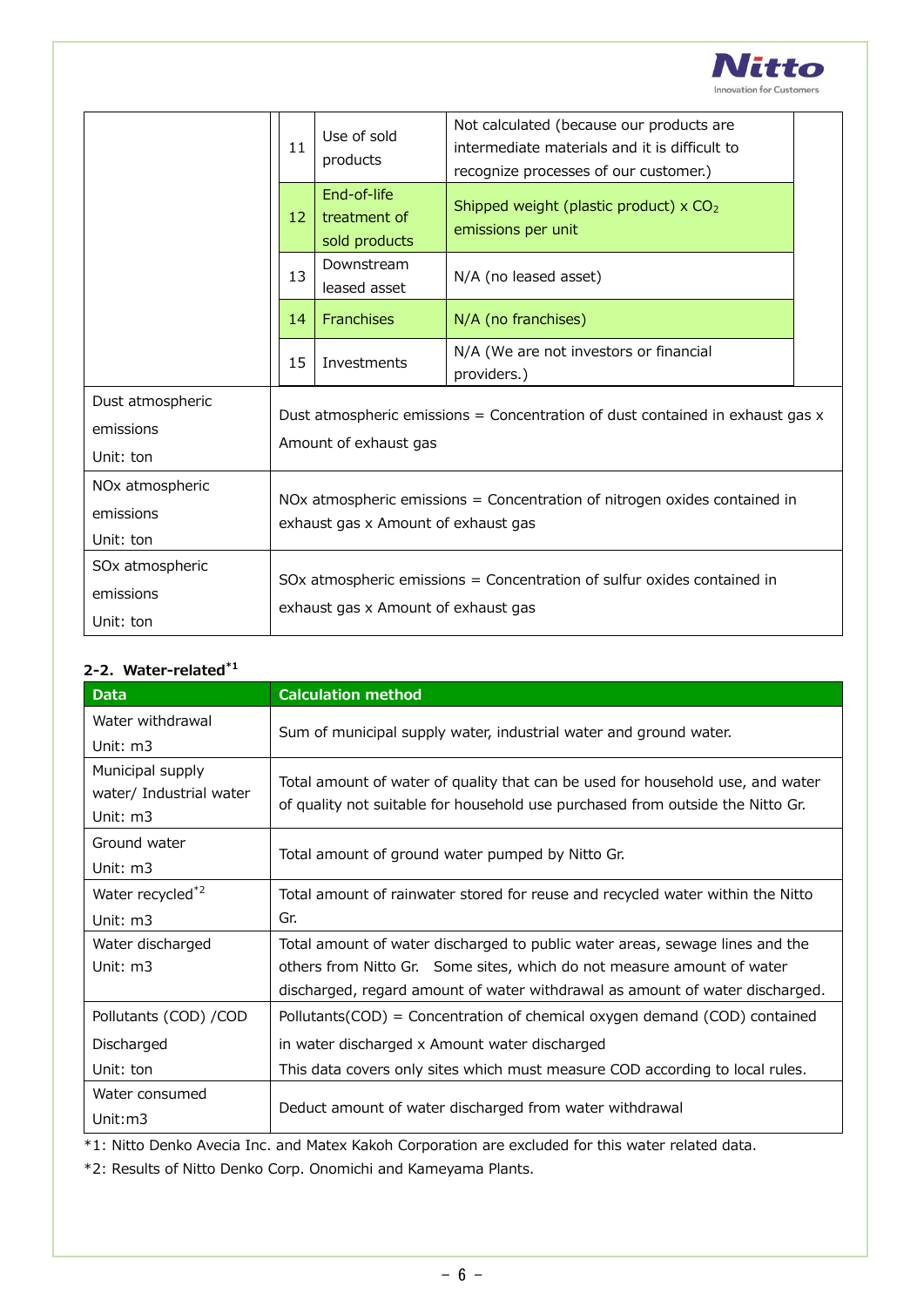

#### **2-3. Organic solvents-related**

| <b>Data</b>            | <b>Calculation method</b>                                                        |  |  |
|------------------------|----------------------------------------------------------------------------------|--|--|
| Amount purchased       | Total amount of purchased organic solvents (see below) from third parties:       |  |  |
| Unit: ton              | Toluene, Ethyl acetate, Cactus solvent, Dimethylformamide, Isopropyl alcohol,    |  |  |
|                        | Hexane                                                                           |  |  |
|                        | *Until FY2017 it partially included purchased organic solvents other than the    |  |  |
|                        | above ones, but from FY2018 it was limited to the above ones.                    |  |  |
| Amount recycled        | Total amount of refined organic solvents for the purpose of reuse by Nitto Gr.   |  |  |
| Unit: ton              |                                                                                  |  |  |
| Atmospheric release of | Atmospheric release of organic solvents (see below) = $\Sigma$ {Concentration of |  |  |
| organic solvents       | organic solvent by type x Amount of exhaust gas}. Some sites use estimated       |  |  |
| Unit: ton              | figures calculated from purchased solvents.                                      |  |  |
|                        | Toluene, Ethyl acetate, Cactus solvent, Dimethylformamide, Isopropyl alcohol,    |  |  |
|                        | Hexane                                                                           |  |  |
|                        | *Until FY2017 it was partially included organic solvents other than the above    |  |  |
|                        | ones, but from FY2018 it was limited to the above ones.                          |  |  |

| 2-4. Waste-related                                          |                                                                                                                                              |  |  |  |  |
|-------------------------------------------------------------|----------------------------------------------------------------------------------------------------------------------------------------------|--|--|--|--|
| <b>Data</b>                                                 | <b>Calculation method</b>                                                                                                                    |  |  |  |  |
| Amount disposed / Total<br>waste etc. disposed<br>Unit: ton | Total amount of waste (including hazardous waste) and valuable resources that<br>are treated by external experts' service.                   |  |  |  |  |
| Amount recycled<br>Unit: ton                                | Amount recycled = Total amount of waste which is recycled, reused or<br>incinerated for energy recovery + Total amount of valuable resources |  |  |  |  |
| Percentage of waste etc.<br>recycled<br>Unit: %             | Percentage of waste etc. recycled = Amount recycled $\div$ Total waste etc.<br>disposed                                                      |  |  |  |  |
| Hazardous waste<br>disposed<br>Unit: ton                    | Total amount of hazardous waste regulated by each country and is treated by<br>external experts' service.                                    |  |  |  |  |

#### **2-4. Waste-related**

#### **2-5. PRTR-related**

| <b>Data</b>         | <b>Calculation method</b>                                                 |
|---------------------|---------------------------------------------------------------------------|
| Atmospheric release | Calculation method of each substance is based on Law concerning Pollutant |
| Unit: ton           | Release and Transfer Register (PRTR) in Japan.                            |